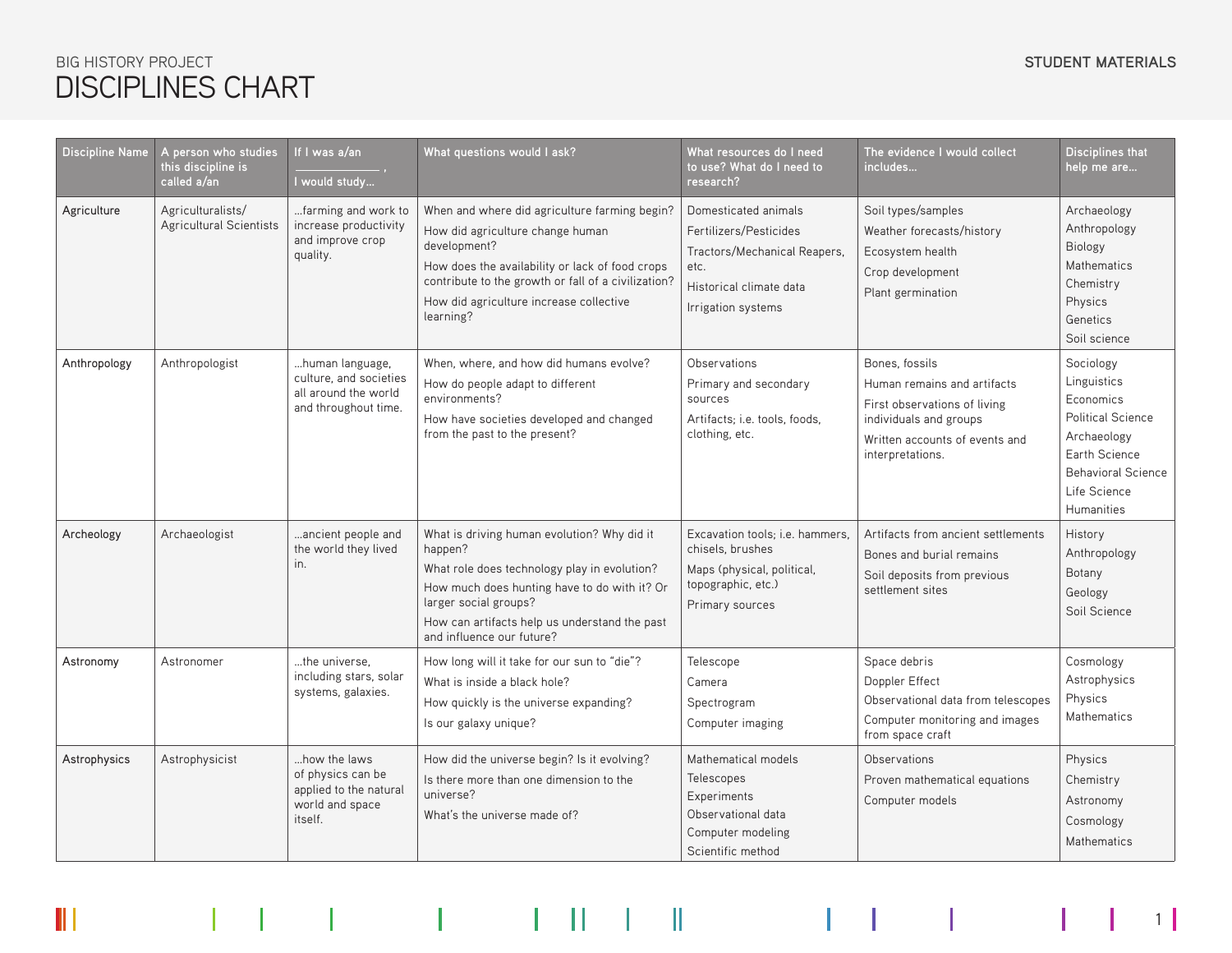# DISCIPLINES CHART **BIG HISTORY PROJECT**

 $\mathbb H$ 

| <b>Discipline Name</b>                    | A person who studies<br>this discipline is<br>called a/an | If I was a/an<br>I would study                                                              | What questions would I ask?                                                                                                                                                                                                                                                                   | What resources do I need<br>to use? What do I need to<br>research?                                                                       | The evidence I would collect<br>includes                                                                                                           | <b>Disciplines that</b><br>help me are                                                                                                                               |
|-------------------------------------------|-----------------------------------------------------------|---------------------------------------------------------------------------------------------|-----------------------------------------------------------------------------------------------------------------------------------------------------------------------------------------------------------------------------------------------------------------------------------------------|------------------------------------------------------------------------------------------------------------------------------------------|----------------------------------------------------------------------------------------------------------------------------------------------------|----------------------------------------------------------------------------------------------------------------------------------------------------------------------|
| Biochemistry                              | <b>Biochemist</b>                                         | the molecules that<br>make up all living<br>things.                                         | What are the causes and cures of diseases?<br>How do genes mutate over time?<br>How can we develop medications to cure<br>diseases?                                                                                                                                                           | Electron microscopes<br>Lasers<br>Laboratory instruments<br>Computer-generated modeling<br>programs<br>Scientific method                 | DNA, enzymes, and protein samples<br>Examples of gene mutations                                                                                    | Biology<br>Chemistry<br>Genetics<br>Pharmacology<br>Nutrition<br>Agriculture                                                                                         |
| <b>Biology</b>                            | <b>Biologist</b>                                          | living organisms;<br>their structure,<br>behavior and<br>distribution.                      | How do human brains work?<br>How does language impact us?<br>How can we remember what we hear?<br>How do we learn?                                                                                                                                                                            | Samples of living things<br>Microscope<br>Slides, test tubes, petri dishes<br>Bunsen burner<br><b>Beakers</b><br>Scientific method       | Samples of organisms<br>Environmental impact reports<br>Soil samples                                                                               | Biochemistry<br>Botany<br>Ecology<br>Genetics<br>Physiology<br>Zoology<br>Engineering<br><b>Biophysics</b><br>Astrobiology<br>Sociology                              |
| Chemistry                                 | Chemist                                                   | what everything is<br>made of (matter) and<br>how it changes.                               | How do the properties of an element determine<br>its use?<br>What affects the behavior of matter?<br>How, why and where were chemical elements<br>formed?                                                                                                                                     | X-rays<br>Models<br>Microscopes<br>Spectroscopy/Mass<br>spectrometer<br>Computer modeling<br>Scientific method                           | Matter samples<br>Diagrams/models<br>Water/soil samples<br>Observations about chemical<br>reactions                                                | Physics<br><b>Mathematics</b><br>Geology<br>Astrophysics<br>Astronomy<br>Oceanography<br>Geology<br><b>Biology</b>                                                   |
| Conservation/<br>Environmental<br>Science | Conservation/<br>Environmental<br>Scientist               | the integration of<br>natural resources in<br>both the physical and<br>biological sciences. | How do we survive through the Anthropocene?<br>What are some ways that we can lessen the<br>human impact on the environment?<br>How do we make sure we do not exhaust<br>nature?<br>What are appropriate trade-offs that need to be<br>made to support both human and environmental<br>needs? | Environmental impact reports<br>Water quality testing supplies<br>Maps (physical, topographical,<br>political, etc.)<br>Weather patterns | Endangered species numbers/<br>reports<br>Population density maps<br>Statistics about refuse production<br>and distribution<br>Water/ozone quality | Ecology<br>Biology<br>Physics<br>Chemistry<br>Agriculture<br>Zoology<br>Mineralogy<br>Oceanography<br>Soil Science<br>Geology<br>Geography<br>Atmospheric<br>science |

2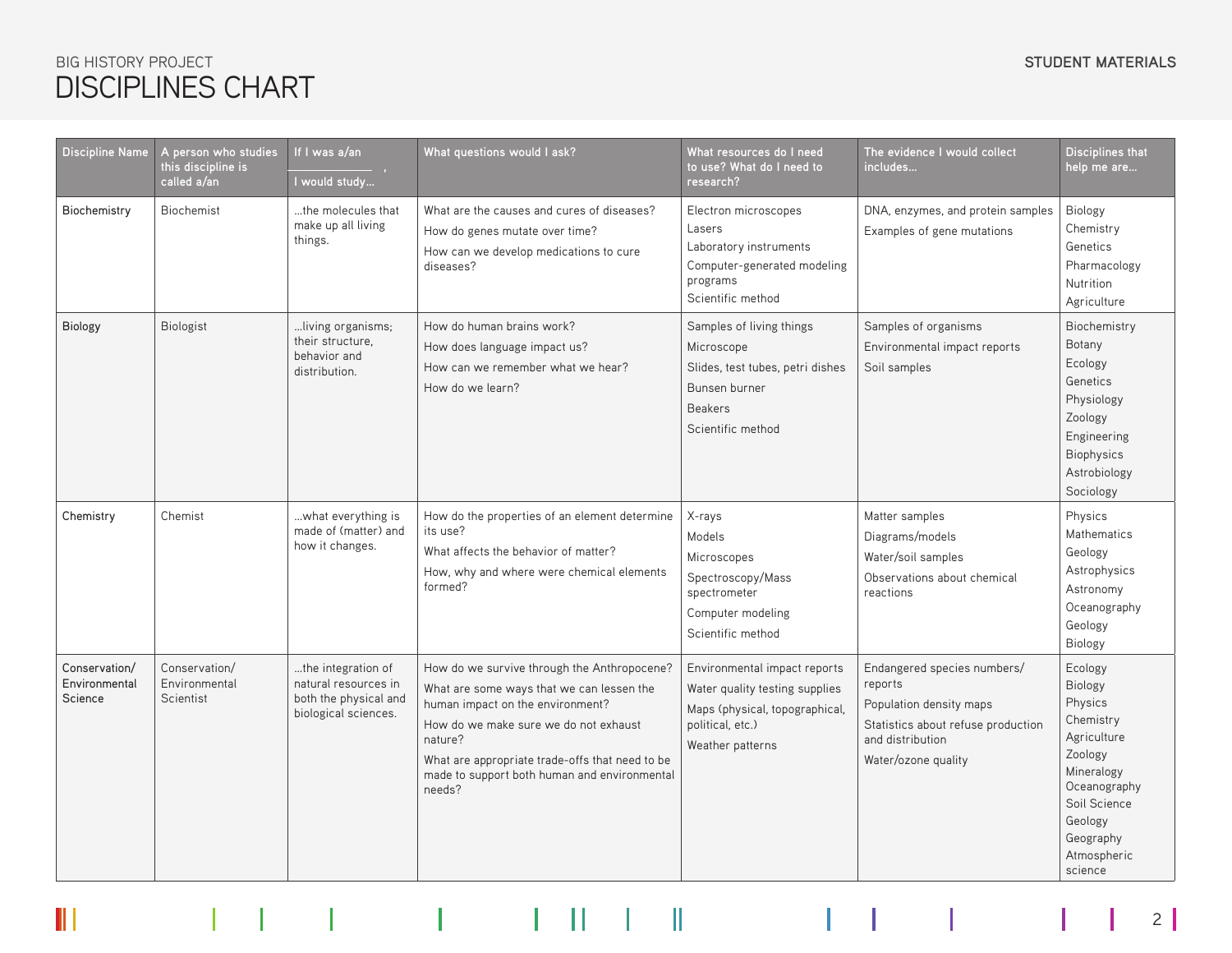### STUDENT MATERIALS BIG HISTORY PROJECT **STUDENT MATERIALS** DISCIPLINES CHART

 $\overline{\phantom{a}}$  Discipli

 $\parallel$ 

| <b>Discipline Name</b> | A person who studies<br>this discipline is<br>called a/an | If I was a/an<br>I would study                                                                                           | What questions would I ask?                                                                                                                                                                                                            | What resources do I need<br>to use? What do I need to<br>research?                                                | The evidence I would collect<br>includes                                                                                                                                   | <b>Disciplines that</b><br>help me are                                                             |
|------------------------|-----------------------------------------------------------|--------------------------------------------------------------------------------------------------------------------------|----------------------------------------------------------------------------------------------------------------------------------------------------------------------------------------------------------------------------------------|-------------------------------------------------------------------------------------------------------------------|----------------------------------------------------------------------------------------------------------------------------------------------------------------------------|----------------------------------------------------------------------------------------------------|
| Cosmology              | Cosmologist                                               | the origin and<br>evolution of the<br>universe from the<br>earliest possible time<br>to today.                           | What was there before the Big Bang?<br>Are we alone in the universe?<br>Why did the Big Bang happen? What is dark<br>matter/dark energy?                                                                                               | Telescope<br><b>Satellites</b><br>Spectrographs<br>Scientific method                                              | Speed of light<br>CMBR data<br>Radio/infrared rays<br>Satellite images                                                                                                     | Astronomy<br>Astrophysics<br>Particle Physics<br>Mathematics                                       |
| Economics              | Economist                                                 | how governments,<br>businesses, and<br>individuals produce<br>and consume goods<br>and the impact of<br>those decisions. | What should be produced?<br>How should it be produced?<br>For whom should it be produced?<br>Who owns and controls the factors of<br>production?                                                                                       | Law of supply and demand<br>Mathematic models and<br>projections<br><b>Statistics</b><br>Stock market data        | Statistics about particular<br>companies, nations, individuals<br>GDP/GNP<br>Stock Market reports                                                                          | <b>Humanities</b><br>History<br><b>Political Science</b><br>Sociology<br>Geography<br>Anthropology |
| Engineering            | Engineer                                                  | science and math<br>to create solutions to<br>real-world problems.                                                       | How can people be protected from natural<br>hazards and climate change?<br>How can humans work in concert with natural<br>Earth systems?<br>What will the world look like in the future?<br>How can computers solve everyday problems? | Hand tools<br>Computers<br>Programming software<br>Maps<br>Simple machines<br><b>Mathematics</b>                  | Models<br>Simulations<br>Computer-based testing<br>Environmental and safety reports<br>technical data<br>Design analysis                                                   | Mathematics<br>Physics<br>Chemistry<br>Biology<br>Mechanics                                        |
| Genealogy              | Genealogist                                               | families, tracing<br>their lineages<br>throughout history.                                                               | Who are the members in the family?<br>What impact has this family had on history?<br>How does this family fit into the larger story of<br>a group of people?                                                                           | DNA testing<br>Computer modeling<br>Internet databases<br>Primary sources (birth,<br>marriage, and death records) | Oral interviews<br>Historical records<br>Genetic analysis<br>Family trees<br><b>Diaries</b><br>Letters<br>Emigration/immigration/<br>naturalization records<br>Photographs | History<br>Geography<br>Anthropology<br>Ethnology<br>Sociology                                     |
| Geology                | Geologist                                                 | the makeup of<br>the Earth and its<br>processes.                                                                         | How does the Earth work?<br>How did the Earth get here?<br>What drives plate movement?<br>What is inside the Earth?<br>What will happen on the Earth in the distant<br>future?                                                         | Pick and axe<br><b>Brushes</b><br>Ice/rock core samples<br>Electron microscope<br>Spectrometers                   | Chemical analyses of rocks and<br>minerals<br>Soil/rock samples<br>Maps<br>Satellite images                                                                                | Physics<br>Chemistry<br>Biology                                                                    |
| History                | Historian                                                 | the past as it relates<br>to individuals and<br>societies.                                                               | How do things change over time and what<br>factors contribute to those changes?<br>What elements of an institution or a society                                                                                                        | Primary and secondary<br>sources<br>Artifacts; i.e. weaponry.                                                     | Artifacts<br>First-hand accounts (journals,<br>letters, etc.)                                                                                                              | Psychology<br>Economics<br>Sociology                                                               |

clothing, pottery, etc.

Public/private records Visual materials

Interviews Journals

 $\mathbb{I}$ 

persist despite change?

past?

What is the narrative of people who lived in the

3

Mathematics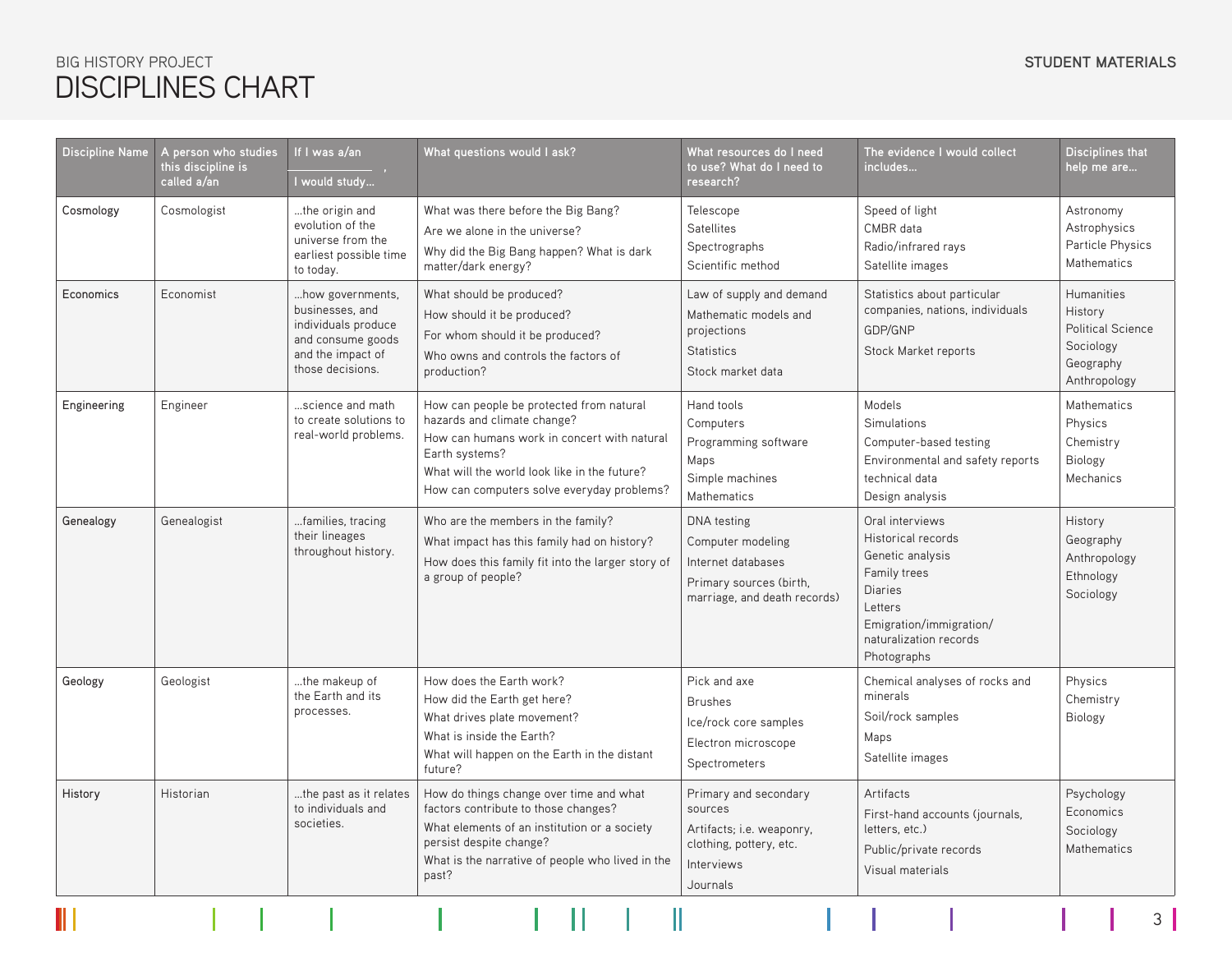# DISCIPLINES CHART **BIG HISTORY PROJECT**

 $\Vert \Vert$ 

| <b>Discipline Name</b>   | A person who studies<br>this discipline is<br>called a/an | If I was a/an<br>I would study                                                                                                                               | What questions would I ask?                                                                                                                                                                                                                                                                  | What resources do I need<br>to use? What do I need to<br>research?                                                                                     | The evidence I would collect<br>includes                                                                                                                                | Disciplines that<br>help me are                                                                                  |
|--------------------------|-----------------------------------------------------------|--------------------------------------------------------------------------------------------------------------------------------------------------------------|----------------------------------------------------------------------------------------------------------------------------------------------------------------------------------------------------------------------------------------------------------------------------------------------|--------------------------------------------------------------------------------------------------------------------------------------------------------|-------------------------------------------------------------------------------------------------------------------------------------------------------------------------|------------------------------------------------------------------------------------------------------------------|
| Nutrition                | Nutritionist                                              | how food can be<br>used to increase the<br>health and well-being<br>of patients.                                                                             | How does food impact human development?<br>How has the relationship between humans and<br>food changed over time?<br>How does food and food production play a role<br>in culture?                                                                                                            | Body mass index<br>Weight/height measurements<br>Food models<br>Recipes                                                                                | Experiments (controlled and trial)<br>Observational studies<br>Peer-reviewed journals<br>Evidence-based systematic reviews<br>Weight loss measurements<br>Food journals | Archaeology<br>Anthropology<br>Biology<br>Chemistry<br>Environmental Sci.<br>Ecology<br>Genetics<br>Soil science |
| Oceanography             | Oceanographer                                             | marine life and<br>ecosystems. They<br>also focus on the<br>health of the sea<br>and the geologic<br>processes that occur<br>on the ocean floor.             | How do processes in the ocean impact the rest<br>of the Earth?<br>How do species adapt to changes in the ocean?<br>How do waves, storms, tides, and currents<br>affect human movement around the globe?                                                                                      | <b>Nets</b><br>Water sampling supplies<br><b>Satellites</b><br><b>Boats</b><br>Moors/buoys<br>Sonar<br>Computer tracking programs<br>Seafloor sampling | Salinity measures<br>Animal sensors/"tags"<br>Computer generated current<br>measures<br>Seafloor mapping                                                                | <b>Biology</b><br>Chemistry<br>Geology<br>Physics<br>Engineering                                                 |
| Paleontology             | Paleontologist                                            | the record of life on<br>Earth left as fossils<br>and determine the<br>relationships between<br>extinct animals and<br>plants and their living<br>relatives. | How have animals and plants evolved?<br>Are we experiencing normal levels of<br>extinction, or are we experiencing a mass<br>extinction?<br>How have mass extinction events helped push<br>evolution forward?                                                                                | GPS<br>Chisel<br>Rock Hammer<br><b>Brushes</b><br>Tape measure<br>Plastic/paper bags<br>Walkie-talkie<br>Markers                                       | Fossils<br><b>DNA</b><br><b>Biological remains</b><br>Amber                                                                                                             | History<br>Biology<br>Geology<br>Ecology<br>Anthropology<br>Archaeology<br>Computer Science                      |
| Physics                  | Physicist                                                 | matter and energy<br>and the interaction<br>between them.                                                                                                    | Can we ever travel back in time?<br>What is dark matter/dark energy?<br>How do stars produce elements?<br>How does gravity affect the Earth?                                                                                                                                                 | Balances and mass sets<br>Glassware<br>Calculators<br>Computer models<br>Mathematics<br>Scientific method                                              | Particle colliders<br>Observational data<br>Mathematical models<br>Satellite imagery<br>Research reports                                                                | Astronomy<br>Biophysics<br>Quantum<br>chemistry<br><b>Mathematics</b><br>Philosophy                              |
| <b>Political Science</b> | <b>Political Scientist</b>                                | how political<br>systems are created<br>and change over time.                                                                                                | How do power relations among countries<br>create tension in the world?<br>Is war a permanent part of political life?<br>What is justice and how is it carried out in a<br>society?<br>What is the relationship between power and<br>justice?<br>How does resource distribution impact power? | Public opinion survey<br>Economics data<br>Data analysis essays<br>Election results                                                                    | Historical documents<br>Polling<br>Academic research<br>Expert opinions<br>Social media<br>Newspapers<br>Laws/government documents                                      | History<br>Sociology<br>Law<br>Geography<br>Economics<br>Philosophy<br>Psychology<br>Anthropology                |

 $4 \mid$